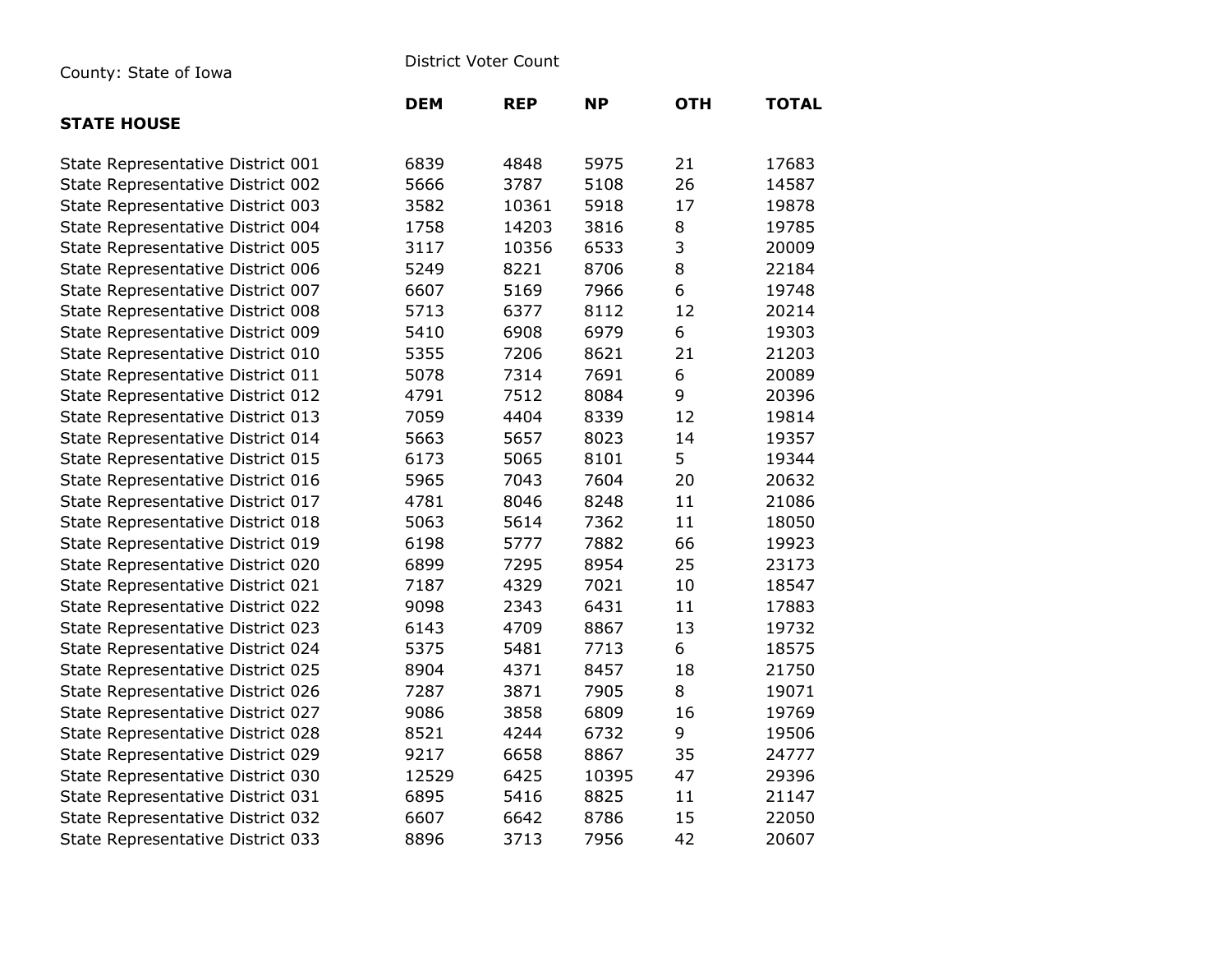| County: State of Iowa             | <b>District Voter Count</b> |            |           |            |              |
|-----------------------------------|-----------------------------|------------|-----------|------------|--------------|
|                                   | <b>DEM</b>                  | <b>REP</b> | <b>NP</b> | <b>OTH</b> | <b>TOTAL</b> |
| <b>STATE HOUSE</b>                |                             |            |           |            |              |
| State Representative District 034 | 8236                        | 4653       | 7400      | 27         | 20316        |
| State Representative District 035 | 7838                        | 7682       | 9554      | 26         | 25100        |
| State Representative District 036 | 7939                        | 8227       | 10011     | 41         | 26218        |
| State Representative District 037 | 7419                        | 6981       | 8111      | 30         | 22541        |
| State Representative District 038 | 8596                        | 4959       | 6263      | 31         | 19849        |
| State Representative District 039 | 5885                        | 5950       | 9195      | 13         | 21043        |
| State Representative District 040 | 5117                        | 7617       | 7746      | 14         | 20494        |
| State Representative District 041 | 8127                        | 6142       | 6564      | 10         | 20843        |
| State Representative District 042 | 8725                        | 7488       | 7334      | 28         | 23575        |
| State Representative District 043 | 6346                        | 5875       | 7306      | 6          | 19533        |
| State Representative District 044 | 5130                        | 7045       | 7617      | 6          | 19798        |
| State Representative District 045 | 7897                        | 5899       | 10581     | 140        | 24517        |
| State Representative District 046 | 8439                        | 6519       | 8604      | 57         | 23619        |
| State Representative District 047 | 9019                        | 13682      | 15195     | 23         | 37919        |
| State Representative District 048 | 6633                        | 5435       | 8202      | 14         | 20284        |
| State Representative District 049 | 7483                        | 5108       | 6570      | 17         | 19178        |
| State Representative District 050 | 4842                        | 6243       | 7328      | 13         | 18426        |
| State Representative District 051 | 5709                        | 5885       | 8245      | 18         | 19857        |
| State Representative District 052 | 4491                        | 6640       | 7488      | 5          | 18624        |
| State Representative District 053 | 4823                        | 8347       | 7945      | 6          | 21121        |
| State Representative District 054 | 5816                        | 6386       | 6790      | 21         | 19013        |
| State Representative District 055 | 4962                        | 6513       | 6718      | 8          | 18201        |
| State Representative District 056 | 5759                        | 6940       | 6041      | 13         | 18753        |
| State Representative District 057 | 4631                        | 8957       | 7215      | 8          | 20811        |
| State Representative District 058 | 5398                        | 7435       | 7372      | 9          | 20214        |
| State Representative District 059 | 7256                        | 7648       | 5244      | 12         | 20160        |
| State Representative District 060 | 6855                        | 7496       | 6159      | 35         | 20545        |
| State Representative District 061 | 10056                       | 4902       | 4583      | 44         | 19585        |
| State Representative District 062 | 7987                        | 3189       | 4771      | 28         | 15975        |
| State Representative District 063 | 7632                        | 8825       | 6405      | 28         | 22890        |
| State Representative District 064 | 8689                        | 4843       | 5201      | 37         | 18770        |
| State Representative District 065 | 7684                        | 2834       | 4533      | 31         | 15082        |
| State Representative District 066 | 8388                        | 2085       | 3894      | 45         | 14412        |